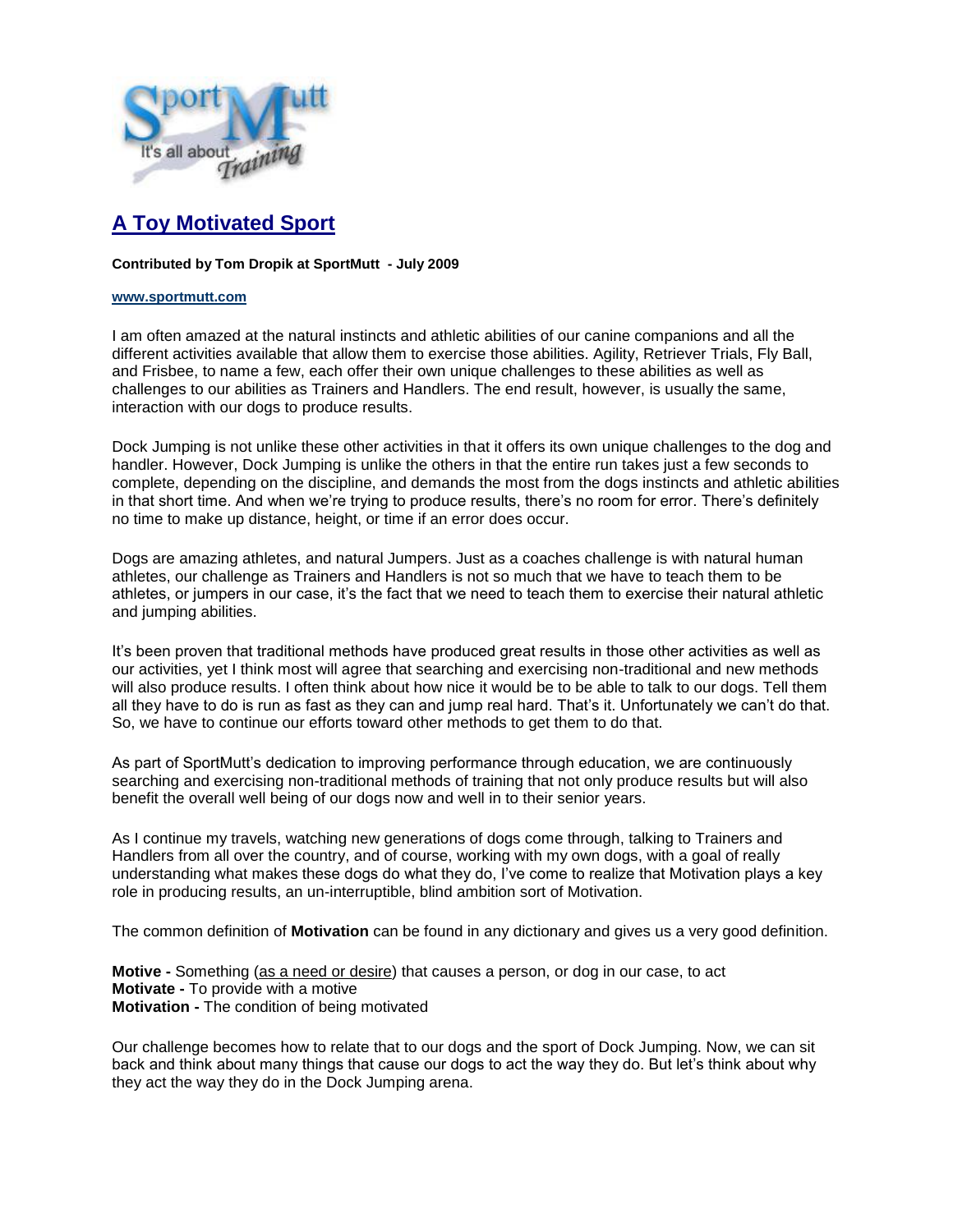Is it because they love to Jump? You bet. Is it because they love to retrieve? Of course. Is it because they love to swim? No doubt about it. But what makes a dog jump over 25' in distance, over 7' in height, and under 6 seconds in time? There's has to be more to it than simply wanting to jump, swim, or retrieve.

I believe there is. I believe it's all about getting the Toy. An un-interruptible desire to get the toy. What I like to call "a Predatorily Instinct to GET the Toy". The more they want the toy the more they'll do to get it. When people come up to me and ask me "Tom, what is it that makes these dogs jump so HUGE?". I always seem to come back to the same answer. "They want the Toy so much; they'll do just about anything to get it." It's the difference between simply wanting to jump, retrieve and swim, and doing what ever it takes get the Toy.

Positive reinforcement is the key to training. However, in order for Positive reinforcement to be affective it needs to be applied immediately after an action. A "Good Dog" and a pat on the head immediately follow a good sit. A solid retrieve to hand, immediately gets an Atta-boy and a scruff of the neck. When these rewards immediately follow an action, the Dog understands why and learns to act in anticipation of that instant positive reinforcement.

But when I think about instantly rewarding a HUGE Jump in the sport of dock jumping I can't help but struggle with the concept of How. The traditional method would be to jump up and down and yell "Good Dog" so people in the next county can hear it, and I highly recommend that. Then, it's the hugs and pats on the head after the dog walks up the ramp, and I highly recommend that. However, is that enough? Are we really rewarding for the HUGE Jump itself or are we rewarding something else? Remember, dogs need that instant positive reinforcement, and by the time the dog walks up the ramp, the jump is long gone, in their mind anyway. How in the world can we apply instant positive reinforcement, or at least make the dog associate the HUGE jump with an instant reward, when the dog is swimming 25 feet out in the water?

Well this is where the Toy comes in to play. The only thing that is near the dog when that Huge Jump occurs is the Toy. The Toy becomes the instant reward. The Toy becomes the pat on the head and the scruff on the neck.



So, our job as trainers is to condition our dogs to perceive the Toy as the reward and teach the dog to perform in anticipation of receiving that reward. The Toy then becomes the Motivator for the dog to perform in anticipation of receiving that instant reward.

It all starts by creating a Learning Foundation that structures the dog's thinking and willingness to learn. The basis for this Learning Foundation is the use of Positive Reinforcement and motivating the dog to perform in anticipation of receiving that ever elusive reward. Then introducing the Toy as a symbol of positive reinforcement and motivating the dog to perform for the Toy.

Let's start with the basics and we'll discuss these basics as they pertain to each discipline in future articles.

Start by identifying groups of Toys. Identify a group for Work and identify a group for Play. In our work bucket we have

DFT's and Bumpers. In our play bucket we have Tennis balls and Frisbees.

Next, identify your sessions. Identify work time and identify play time and keep these sessions separate from each other. Use the appropriate group of toys for each session.